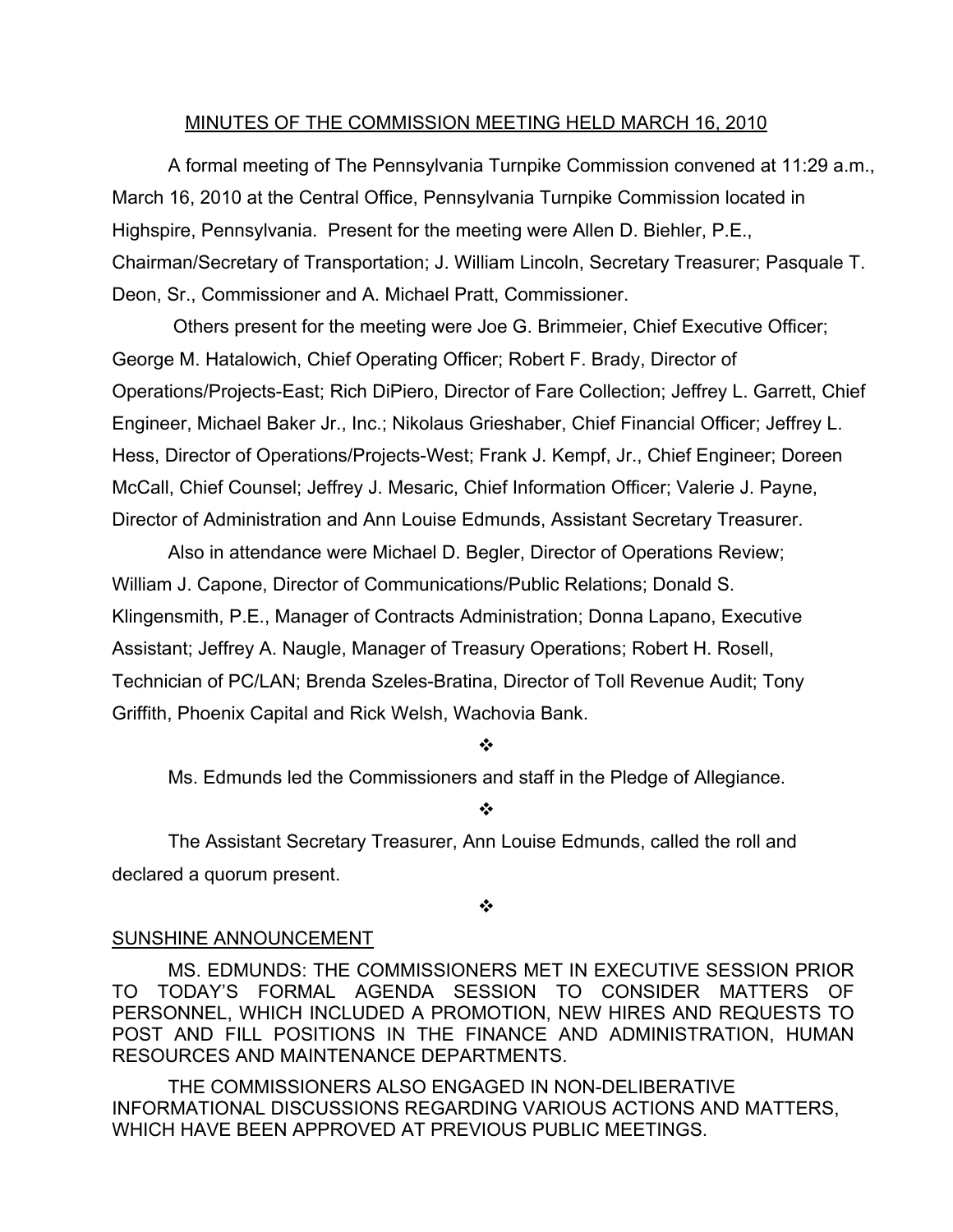#### ❖

## MINUTES OF MEETING

Motion - That the Minutes of the meeting held March 3, 2010 be approved and filed – was made by Mr. Lincoln, seconded by Mr. Pratt; and passed unanimously.

❖

## **COMMUNICATIONS**

Motion – That the Commission accepts and files the memos received from the Chief Counsel and the Procurement and Material Management Department– was made by Mr. Lincoln, seconded by Mr. Pratt; and passed unanimously.

 $\frac{1}{2}$ 

## **PERSONNEL**

Motion – That the Commission approves the Personnel as submitted – was made by Mr. Lincoln, seconded by Mr. Deon; and passed unanimously.

#### ❖

### UNFINISHED BUSINESS

There was no Unfinished Business to discuss.

❖

## NEW BUSINESS

## Reinvestments, Liquidations and Purchase of Securities

Upon the motion by Mr. Pratt, seconded by Mr. Lincoln, the following Resolution was presented for adoption:

## RESOLUTION

BE IT RESOLVED that the Pennsylvania Turnpike Commission hereby ratifies the action of the Assistant Chief Financial Officer, with the approval of the Chief Executive Officer and the Consulting Engineer, in directing the Trustee to make the foregoing reinvestments, liquidations and purchases; and

BE IT FURTHER RESOLVED that copies of the Resolution certified by the Assistant Secretary and Treasurer shall be forwarded to the Trustee as required in Article VI, Section 602 of the 2001 Amended and Restated Trust Indenture.

The following members voted yea: Commissioners Biehler, Lincoln, Deon and Pratt. The motion passed.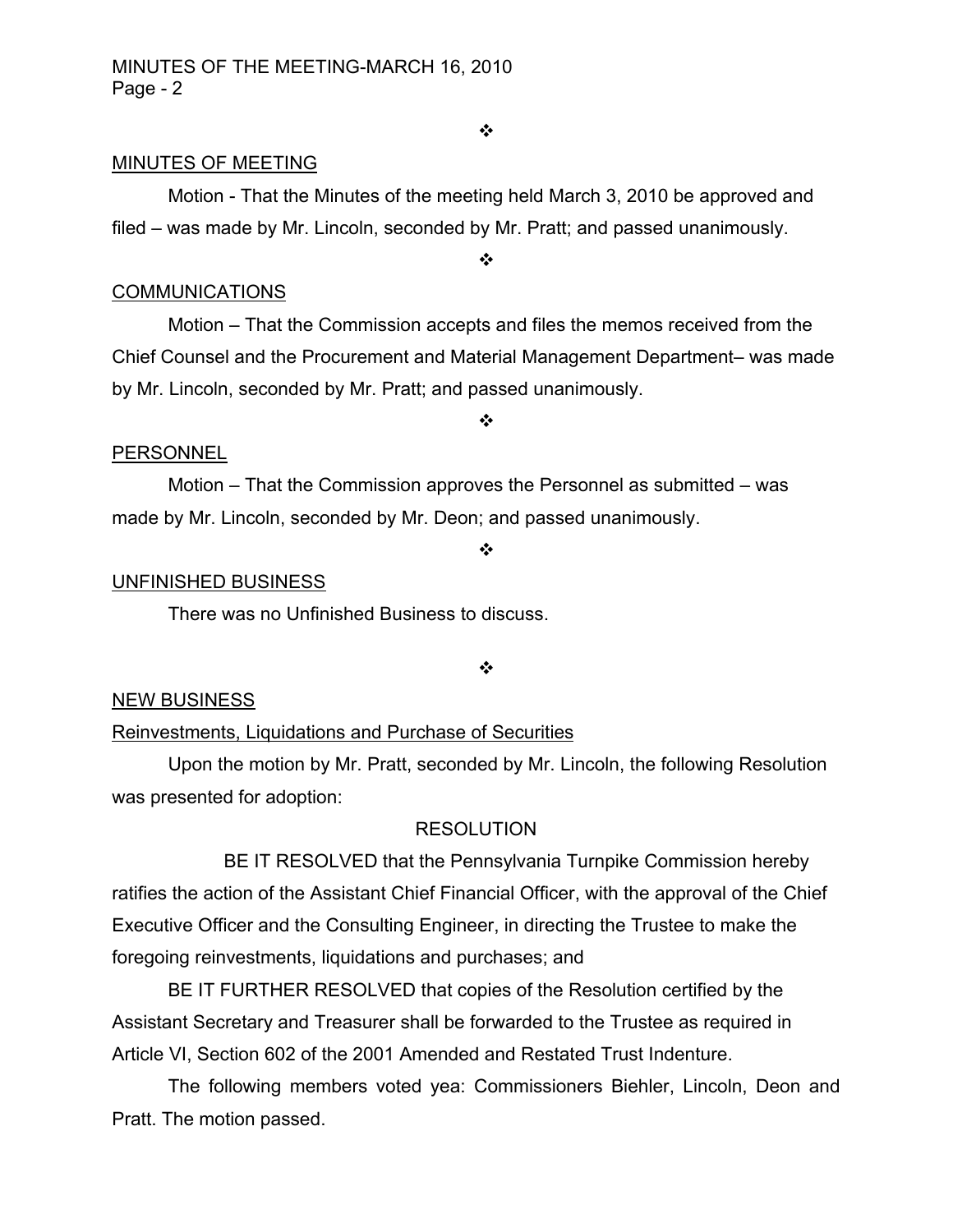#### ❖

# AGREEMENTS

Motion-That the Commission approves the negotiation and execution of the

Agreements as listed in memos "a" and "c":

- a. Reimbursement Agreement with Aqua PA, for Aqua PA to reimburse the Commission the costs associated with the waste/water line relocation work necessary for the I-95 Interchange project;
- c. Reimbursement Agreement with PECO Energy Co., for PECO to reimburse the Commission the costs associated with the gas line relocation work necessary for the relocation of Bridges DB-234 and DB-247;

-was made by Mr. Lincoln, seconded by Mr. Deon; Mr. Pratt abstained. MR. PRATT: MR. CHAIRMAN: I ABSTAIN ON THE BASIS THAT THE COMPANY SET FORTH IN THIS AGENDA ITEM IS A CLIENT OF THE FIRM OF WHICH I AM A PARTNER. I ASK THAT THE SECRETARY PLEASE HAVE THE MINUTES OF THE MEETING REFLECT MY ABSTENTION ON THIS VOTE.

Motion-That the Commission approves the negotiation and execution of the

Agreements, an Amendment and a Lease as listed in memos "b", "d" and "e":

- b. Agreement with Kroll Associates, Inc. for document preservation, collection and organization of electronically stored information for use in litigation matters;
- d. Amendment to our agreement with ACME Markets, Inc., for E-ZPass distribution, to extend the term of the agreement for an additional five (5) years, with an option for 2 five year renewal periods;
- e. Lease Agreement with Clear Wireless LLC to permit them to lease space and construct antennas and other related infrastructure on the Commission's New Valley Forge Communications Tower; Clear Wireless will pay the Commission the initial tower lease rate of \$16,200.00 for the first year, with 3% increases every year after that; the term of the lease will be for a period of five (5) years, plus three (3) 5-year mutual renewal options.

-was made by Mr. Pratt, seconded by Mr. Lincoln; and passed.

 $\cdot$ 

# RIGHT-OF-WAY REQUESTS

Motion – That the Commission approves the Right-of-Way Requests for the items listed in memos "a" through "h":

a. Adopt the proposed Property Acquisition Resolution for Right-of-Way #1031-R10, a partial take parcel, necessary for the Somerset Interchange project; authorize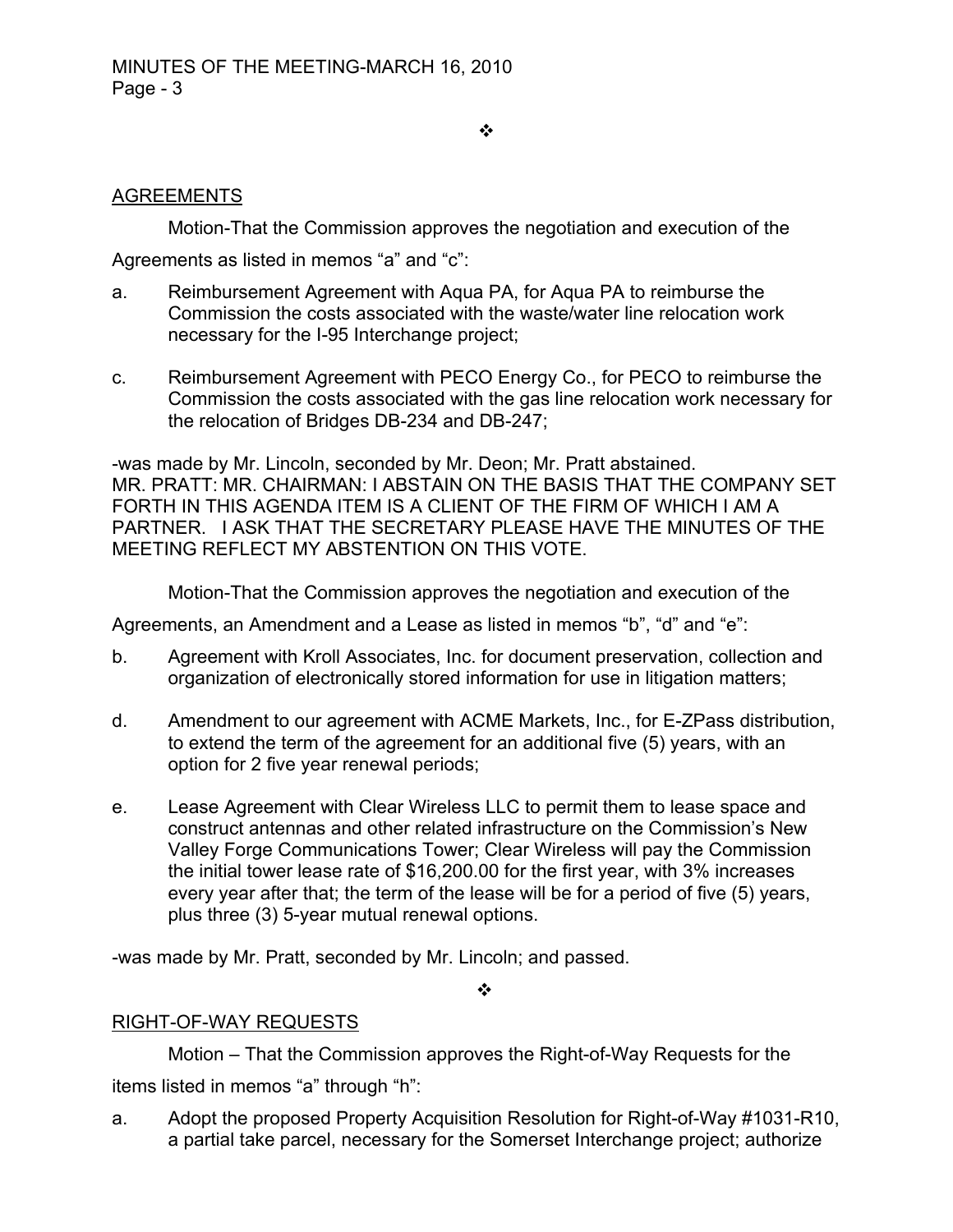payment of Estimated Just Compensation in the amount of \$153,200.00 payable to Hollinshead, Mendelson, Bresnahan and Nixon, P.C., Escrow Agent; and authorize payment of statutory damages and costs as calculated by the Legal Department and approved by the Chief Executive Officer;

- b. Adopt the proposed Property Acquisition Resolution for Right-of-Way #3173-D-01, a partial take parcel, necessary for the total reconstruction project from MP 199.00 to MP 227.00; authorize payment of Estimated Just Compensation in the amount of \$9,400.00 payable to Stevens & Lee, Escrow Agent; and authorize payment of statutory damages and costs as calculated by the Legal Department and approved by the Chief Executive Officer;
- c. Authorize the acquisition of Right-of-Way #3167-A, a partial take parcel, necessary for the total reconstruction project from MP 199.00 to MP 227.00, by issuing payment in the amount of \$32,552.00, payable to Coon & Company, Escrow Agent; representing fair market value and prorated taxes; authorize the appropriate Commission officials to execute the agreement of sale, authorize the payment of additional statutory damages as calculated by the Legal Department and approved by the Chief Executive Officer, and payment of the fair market value to the property owners is contingent upon their delivery of a deed prepared by the Legal Department;
- d. Authorize the acquisition of Right-of-Way #3173-D, a partial take parcel, necessary for the total reconstruction project from MP 199.00 to MP 227.00, by issuing payment in the amount of \$16,177.00, payable to John A. and Melanie M. Dyarman; representing fair market value and prorated taxes; authorize the appropriate Commission officials to execute the agreement of sale, authorize the payment of additional statutory damages as calculated by the Legal Department and approved by the Chief Executive Officer, and payment of the fair market value to the property owners is contingent upon their delivery of a deed prepared by the Legal Department;
- e. Authorize the acquisition of Right-of-Way #3135-A, a partial take parcel, necessary for the total reconstruction project from MP 199.00 to MP 227.00, by issuing payment in the amount of \$9,072.00, payable to Lester E. Funk; representing fair market value and prorated taxes; authorize the appropriate Commission officials to execute the agreement of sale, authorize the payment of additional statutory damages as calculated by the Legal Department and approved by the Chief Executive Officer, and payment of the fair market value to the property owner is contingent upon his delivery of a deed prepared by the Legal Department;
- f. Authorize the acquisition of Right-of-Way #3178-J, a partial take parcel, necessary for the total reconstruction project from MP 199.00 to MP 227.00, by issuing payment in the amount of \$6,070.50, payable to Melvin Z. & Ada H. Leid; representing fair market value and prorated taxes; authorize the appropriate Commission officials to execute the agreement of sale, authorize the payment of additional statutory damages as calculated by the Legal Department and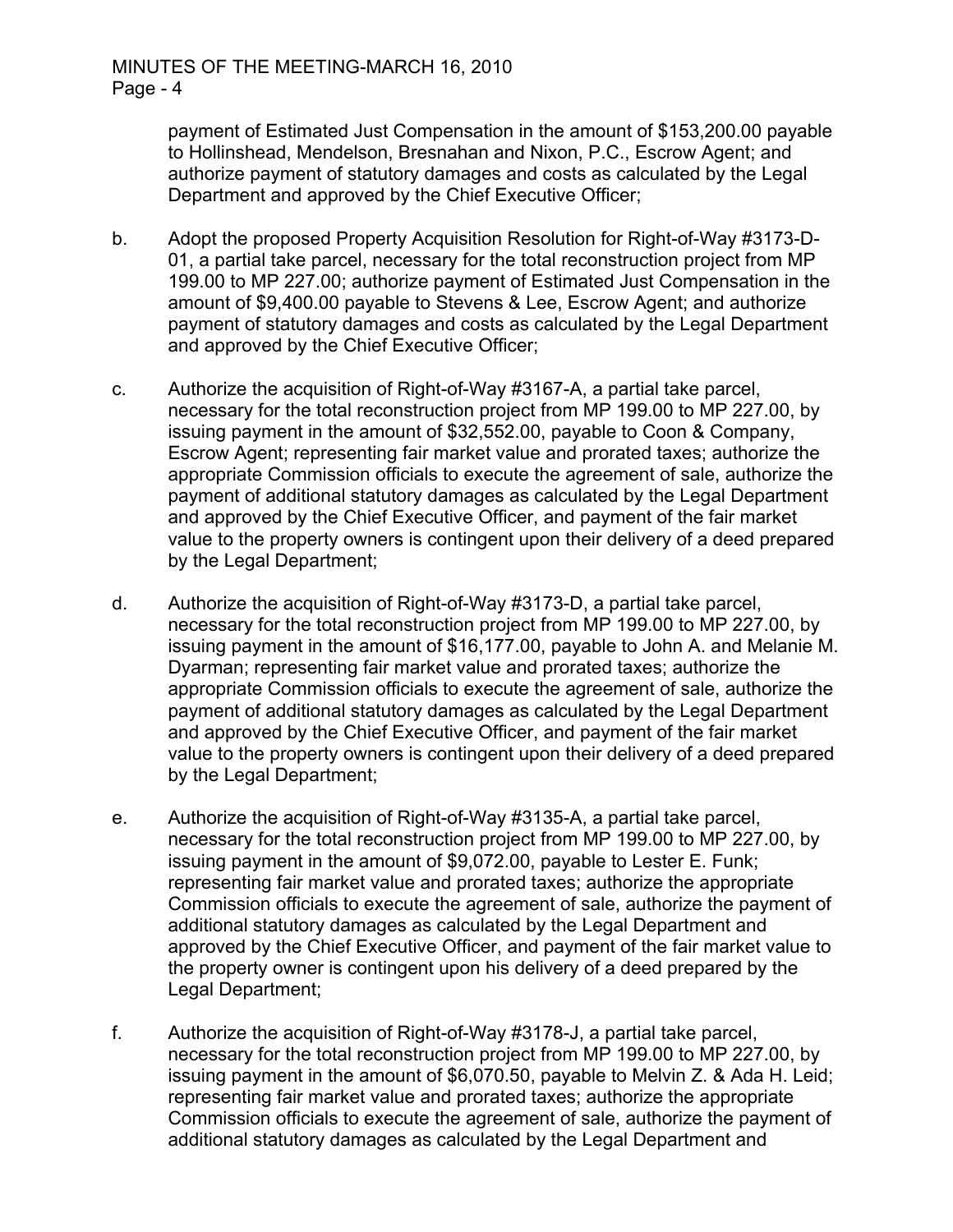approved by the Chief Executive Officer, and payment of the fair market value to the property owners is contingent upon their delivery of a deed prepared by the Legal Department;

- g. Authorize the acquisition of Right-of-Way #17939, a total take parcel, necessary for construction of the Southern Beltway, by issuing payment in the amount of \$628,347.44, payable to Coon & Company, Escrow Agent; representing fair market value, prorated taxes and recording fees; authorize the appropriate Commission officials to execute the agreement of sale, authorize the payment of additional statutory damages as calculated by the Legal Department and approved by the Chief Executive Officer, and payment of the fair market value to the property owner is contingent upon the delivery of a deed prepared by the Legal Department;
- h. Authorize the acquisition of Right-of-Way #173296, a total take parcel, necessary for construction of the Southern Beltway, by issuing payment in the amount of \$503,875.31, payable to Urban Settlement Company, Escrow Agent; representing fair market value, prorated taxes, recording fees and housing supplement; authorize the appropriate Commission officials to execute the agreement of sale, authorize the payment of additional statutory damages as calculated by the Legal Department and approved by the Chief Executive Officer, and payment of the fair market value to the property owners is contingent upon their delivery of a deed prepared by the Legal Department.

-was made by Mr. Lincoln, seconded by Mr. Deon; and passed unanimously.

# ADVERTISING

Motion-That the Commission approves the advertising, preparation and

 $\cdot$ 

execution of agreements for the items listed in memos "a" and "b"; and advertising for

the items listed in memos "c" and "d":

- a. Two (2) engineering firms to perform open-end traffic engineering services systemwide;
- b. An engineering firm to perform open-end traffic and revenue services systemwide; and authorize the preparation and execution of the agreement;
- c. Installation of infrastructure cabling to provide network connectivity for the new Everett District 2 Warehouse Building;
- d. Contract #T-075.94R001-3-02, bituminous resurfacing between MP 75.94 and MP 85.00.

-was made by Mr. Lincoln, seconded by Mr. Deon; and passed unanimously.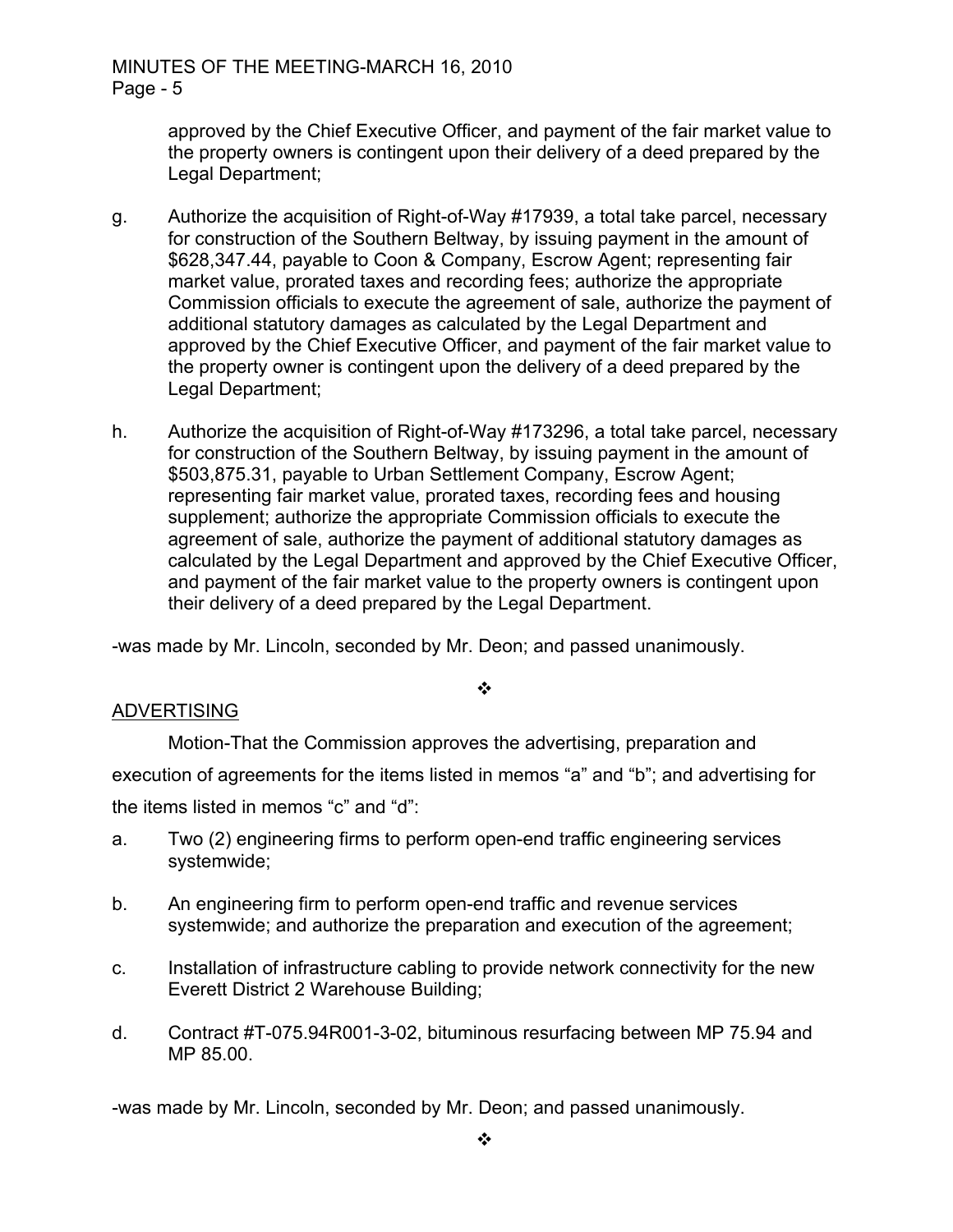# AWARD OF BIDS, CHANGE ORDER AND ISSUANCE OF PURCHASE ORDERS

Motion-That the Commission approves the Award of Bids, a Change Order and

the Issuance of Purchase Orders for the items listed in memos "a", "c" and "d":

- a. Toner and ink cartridges (printer supplies); to the lowest responsive and responsible bidder, CNI Office Supplies; at a total award of \$165,000.00;
- b. **DEFERRED** Change Order for contract 44\*2102 with TSB Inc. d/b/a Schultheis Electric for Mon/Fayette highway lighting, for an increase of \$60,000.00; increasing the not-to-exceed amount from \$60,000.00 to \$120,000.00;
- c. Traffic line paint, utilizing the Commonwealth's contract with Ennis Paint Inc.; at a total award of \$943,000.00;

| d. | Glass beads, utilizing the Commonwealth's contracts with: |                                |              |
|----|-----------------------------------------------------------|--------------------------------|--------------|
|    | District 1                                                | Potters Industries, Inc.       | \$50,000.00  |
|    | District 2, 3, 4, 5                                       | <b>Greenstar Allentown LLC</b> | \$177,000.00 |
|    | <b>TOTAL AWARD:</b>                                       |                                | \$227,000.00 |

Item F-5b was deferred.

-was made by Mr. Lincoln, seconded by Mr. Pratt; and passed unanimously.

❖

# AWARD OF CONTRACT

Motion-That the Commission approves the Award of Contract # EN-00088-03-08 for miscellaneous pavement adjustments on Turnpike 376, Turnpike 66 and Turnpike 43, to the lowest responsive and responsible bidder, IA Construction Corporation, at a total award of \$961,640.05; with a contingency amount of \$40,000.00-was made by Mr. Deon, seconded by Mr. Lincoln; and passed unanimously.

 $\cdot \cdot$ 

# PTRC RECOMMENDATION

Motion-That the Commission approves the recommendation from the Procurement Technical Review Committee and authorizes the negotiation and execution of a contract for diversity inclusion assessment to Jackson Lewis LLP-was made by Mr. Lincoln, seconded by Mr. Pratt; and passed unanimously.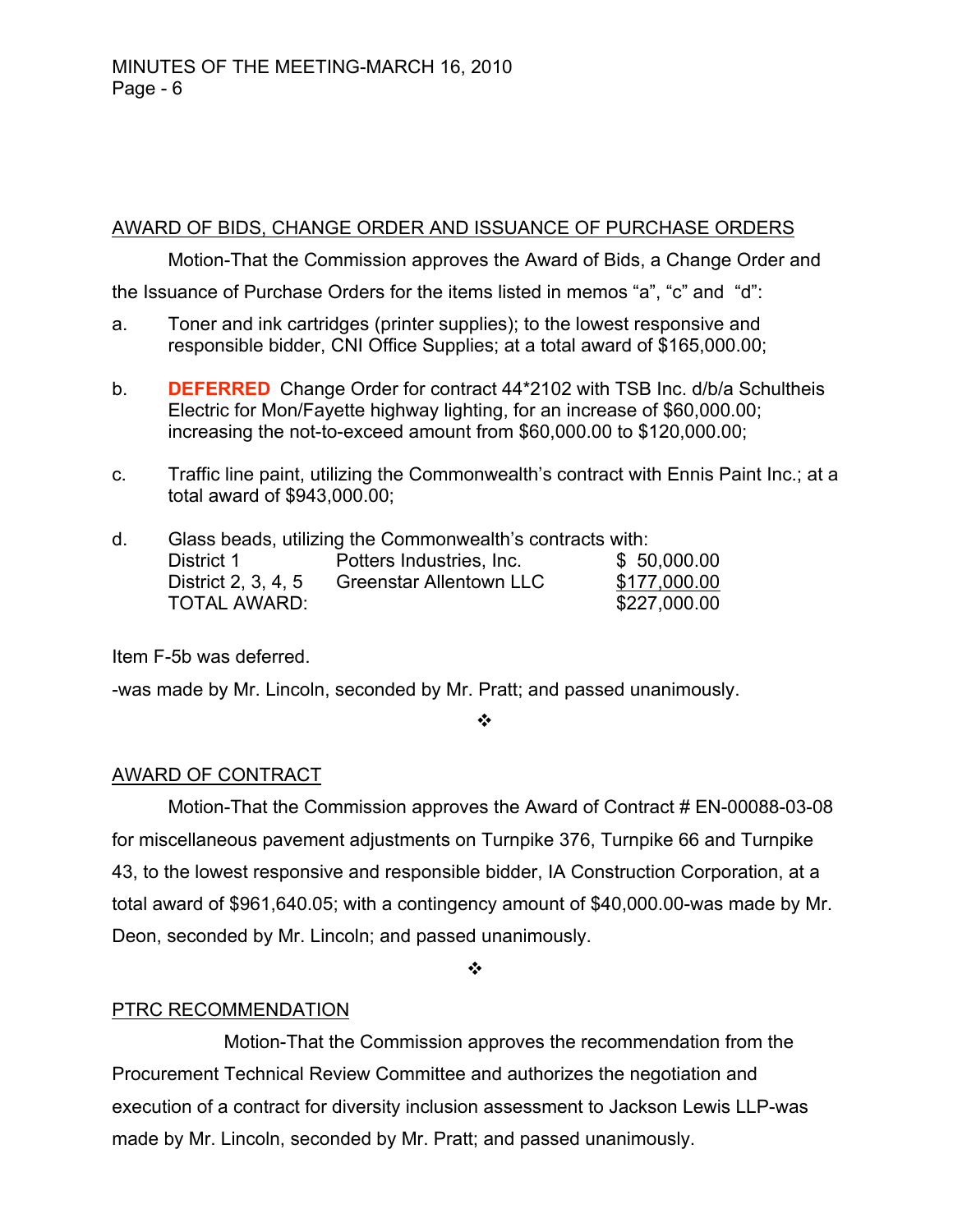$\frac{1}{2}$ 

# Items Added to the Formal Agenda

# SUPPLEMENT

Motion-That the Commission approves the preparation and execution of Supplemental Agreement #2 with Legion Design/Campbell & Associates, for the design contract for the replacement of bridge DB-155 at MP 342.75, for an increase of \$200,000.00; increasing the not-to-exceed amount from \$1,500,000.00 to \$1,700,000.00-was made by Mr. Lincoln, seconded by Mr. Pratt; and passed unanimously.

 $\cdot$ 

# CHANGE ORDERS AND FINAL PAYMENTS

Motion-That the Commission approves the Change Orders and Final Payments for the items listed in memos "a" through "c":

- a. Change Order #4 and Final Payment for Contract #EN-00049-03-09 with Donegal Construction Corporation for inlet repairs between MP 76.18 and MP 121.82; for an increase of \$36,115.23, making the final contract value \$1,762,040.23, and the final amount due of \$83,138.53;
- b. Change Order #4 and Final Payment for Contract #T-171.85S001-3 with Hempt Bros., Inc. for roadway and bridge reconstruction between MP 161.43 and 173.95; for a decrease of \$691,459.65, making the final contract value \$17,233,705.64, and the final amount due of \$372,367.16;
- c. Change Order #2 and Final Payment for Contract #T-266.00R001-3-02 with Handwerk Site Contractors for bituminous overlay between MP 268.34 and MP 275.00; for a decrease of \$227,896.06, making the final contract value \$3,653,671.76, and the final amount due of \$13,434.90.

-was made by Mr. Lincoln, seconded by Mr. Deon; and passed unanimously.

 $\cdot$ 

# RESOLUTION

Motion-THAT THE COMMISSION AUTHORIZES THE APPROVAL OF THE ISSUANCE OF THE PENNSYLVANIA TURNPIKE COMMISSION'S FIXED RATE OR VARIABLE RATE TURNPIKE REVENUE BONDS IN ONE OR MORE SERIES OR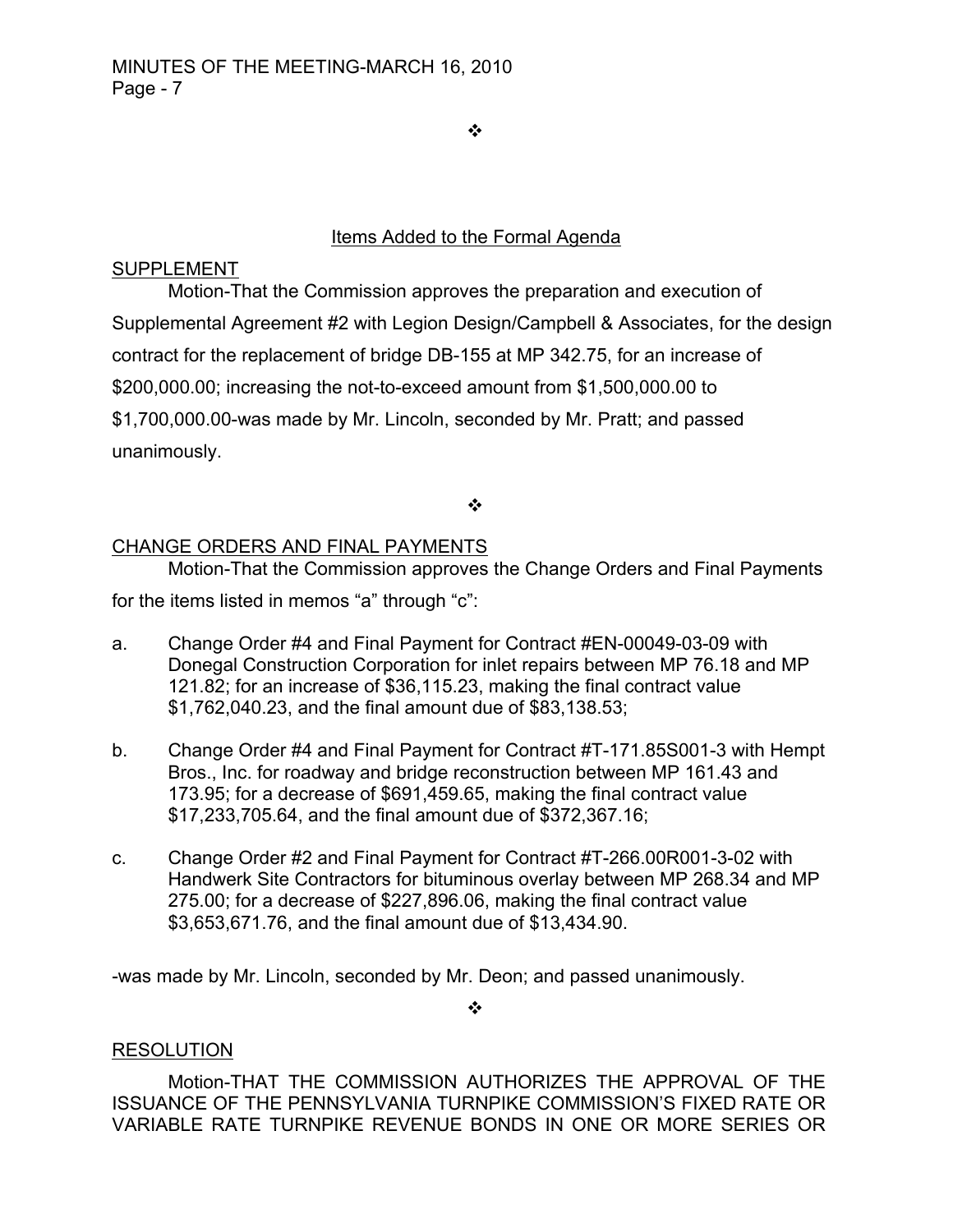## MINUTES OF THE MEETING-MARCH 16, 2010 Page - 8

SUBSERIES, TAXABLE OR TAX-EXEMPT, IN AN AGGREGATE PRINCIPAL AMOUNT NOT TO EXCEED \$100,000,000 (NET OF ORIGINAL ISSUE DISCOUNT), TO REFUND A PORTION OF THE PENNSYLVANIA TURNPIKE COMMISSION'S TURNPIKE MULTI-MODAL REVENUE REFUNDING BONDS, SERIES A-1, A-2 OR A-3 OF 2008, CURRENTLY OUTSTANDING IN THE AGGREGATE PRINCIPAL AMOUNT OF \$208,615,000 AND/OR A PORTION OF THE PENNSYLVANIA TURNPIKE COMMISSION'S TURNPIKE MULTI-MODAL REVENUE BONDS, SERIES B-4, B-5 OR B-6 OF 2008, CURRENTLY OUTSTANDING IN THE AGGREGATE PRINCIPAL AMOUNT OF \$100,200,000 (COLLECTIVELY THE "SERIES 2008 BONDS"); AUTHORIZING THE EXECUTION, DELIVERY AND DISTRIBUTION OF THE FOLLOWING: (1) ONE OR MORE SUPPLEMENTAL TRUST INDENTURES TO THE RESTATED INDENTURE (HEREINAFTER DEFINED); (2) ONE OR MORE PRELIMINARY OFFICIAL STATEMENTS OR PRELIMINARY PRIVATE PLACEMENT MEMORANDA; (3) ONE OR MORE OFFICIAL STATEMENTS OR PRIVATE PLACEMENT MEMORANDA; (4) ONE OR MORE PURCHASE CONTRACTS OR PRIVATE PLACEMENT AGREEMENTS; (5) ONE OR MORE CREDIT FACILITIES (AND RELATED AGREEMENTS); (6) ONE OR MORE REMARKETING AGREEMENTS; (7) ONE OR MORE INTEREST RATE SWAPS OR OTHER DERIVATIVES, OR AMENDMENTS TO OR TERMINATIONS OF EXISTING INTEREST RATE SWAPS; (8) ONE OR MORE CONTINUING DISCLOSURE AGREEMENTS; AND (9) ANY OTHER NECESSARY OR APPROPRIATE DOCUMENTS OR CERTIFICATES; AUTHORIZING APPOINTMENT OF BOND COUNSEL AND ONE OR MORE UNDERWRITERS, FINANCIAL ADVISORS AND OTHER PROFESSIONALS; AUTHORIZING CERTAIN INTERIM LOANS; AUTHORIZING THE TAKING OF FURTHER ACTION; AUTHORIZING THE REMOVAL OF AND APPOINTMENT OF REMARKETING AGENTS FOR THE SERIES OF 2008 BONDS NOT BEING REFUNDED AND THE EXECUTION OF APPROPRIATE DOCUMENTS IN CONNECTION THEREWITH; AUTHORIZING THE EXECUTION OF NEW, AMENDED OR SUPPLEMENTED STANDBY BOND PURCHASE AGREEMENTS WITH REGARD TO THE SERIES OF 2008 BONDS NOT BEING REFUNDED; RATIFYING PRIOR ACTIONS; REPEALING INCONSISTENT RESOLUTIONS; AND DECLARING THAT THIS RESOLUTION SHALL BE LIBERALLY CONSTRUED.

-was made by Mr. Lincoln, seconded by Mr. Pratt; and passed unanimously.

 $\cdot$ 

# NEXT MEETING

MS. EDMUNDS: The next Commission Meeting will be held Tuesday, April 6, 2010.

 $\frac{1}{2}$ 

# ADJOURNMENT

MS. EDMUNDS: Commissioners, I have no other items for consideration, if you have nothing further, I request a motion for adjournment.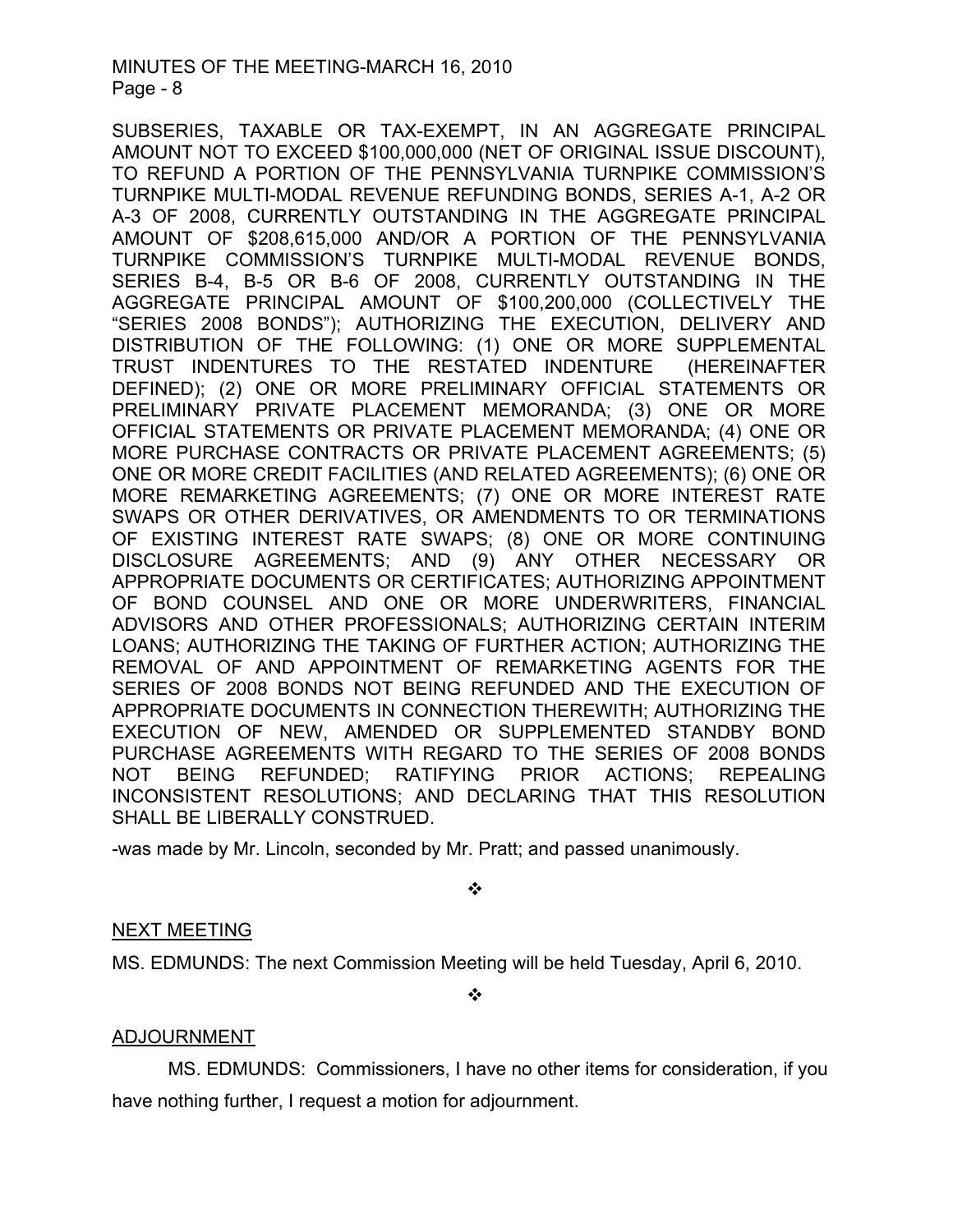MINUTES OF THE MEETING-MARCH 16, 2010 Page - 9

Motion – That this meeting of The Pennsylvania Turnpike Commission be adjourned at 11:35 a.m. - was made by Mr. Lincoln, seconded by Mr. Deon; and passed unanimously.

 $\bullet^{\bullet}_{\bullet} \bullet$ 

PREPARED BY:

Ann Louise Edmunds Assistant Secretary Treasurer

03-03-10

APPROVED BY:

J. William Lincoln Secretary Treasurer